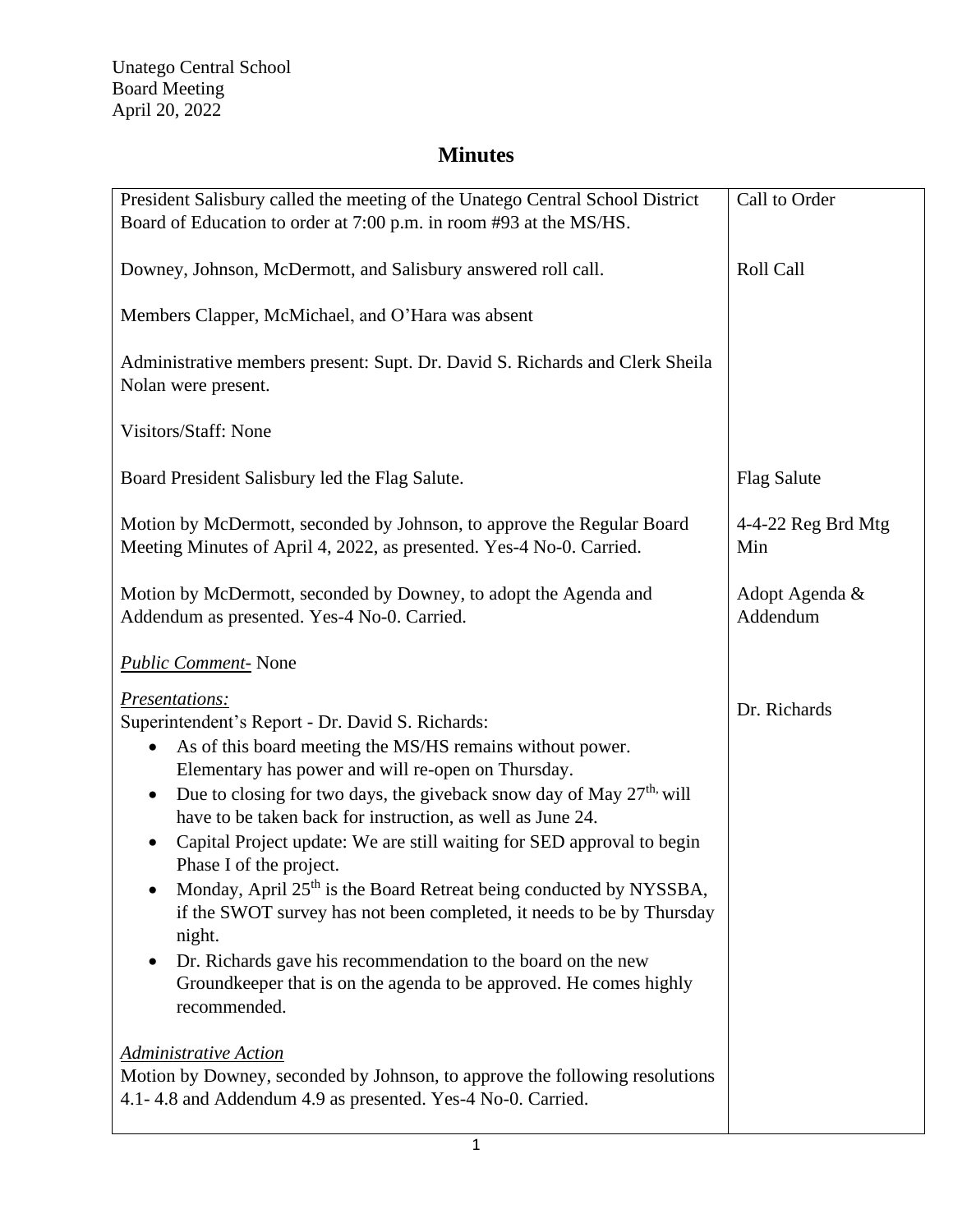## **Minutes**

| RESOLVED: Upon the recommendation of the Superintendent of Schools that<br>this Board does hereby approve the proposed Delaware-Chenango-Madison-<br>Otsego BOCES Administrative Budget for the 2022-2023 school year in the<br>amount of \$2,682,431 as presented.                                                                           | <b>Approve BOCES</b><br>Admin Budget 22-23                                                         |
|-----------------------------------------------------------------------------------------------------------------------------------------------------------------------------------------------------------------------------------------------------------------------------------------------------------------------------------------------|----------------------------------------------------------------------------------------------------|
| RESOLVED: Upon the recommendation of the Superintendent of Schools that<br>this Board does hereby cast a vote for three (3) of the following DCMO<br>BOCES Board member candidates: Jeanne Shields, John Klockowski, and<br>David Cruikshank as presented.                                                                                    | <b>Approve BOCES</b><br><b>Board Members</b>                                                       |
| RESOLVED: Upon the recommendation of the Superintendent of Schools that<br>this Board does hereby approve Summer Transportation Contract (July 1, 2022-<br>August 31, 2022) and Transportation Contract (September 1, 2022-June 30,<br>2023) between DCMO BOCES, and Unatego Central School District as<br>presented.                         | <b>Approve BOCES</b><br>Transportation/Summer<br>Transportation<br>Contracts                       |
| RESOLVED: Upon the recommendation of the Superintendent of Schools that<br>this Board does hereby approve transportation request to and from Otsego<br>Christian Academy as presented.                                                                                                                                                        | Approve<br>Transportation to OCA                                                                   |
| RESOLVED: Upon the recommendation of the Superintendent of Schools that<br>this Board does hereby approve the Property Tax Report Card as presented.                                                                                                                                                                                          | <b>Approve Property Tax</b><br><b>Report Card</b>                                                  |
| RESOLVED: Upon the recommendation of the Superintendent of Schools that<br>this Board does hereby adopt the proposed school budget for the 2022-2023<br>school year in the amount of \$23,802,607 to be presented to the public for                                                                                                           | <b>Approve Proposed</b><br>School Budget 22-23                                                     |
| consideration at the May 17, 2022, Annual District Meeting as presented.<br>RESOLVED: Upon the recommendation of the Superintendent of Schools that<br>this Board does hereby rescind the appointment from the July re-organizational<br>meeting, of Mike Snider as Title I Coordinator with a stipend of \$3,500 per<br><b>UAA</b> Contract. | Rescind Approval of<br>M. Snider as Title I<br>Coordinator                                         |
| RESOLVED: Upon the recommendation of the Superintendent of Schools that<br>this Board does hereby approve the MOA between the District and the UAA to<br>appoint Mike Snider and Patricia Loker as Co-Title I Coordinators with a<br>stipend of \$1,750 each as presented.                                                                    | Approve MOA for Co-<br>Title I Coordinators-M.<br>Snider & P. Loker<br><b>Approve Probationary</b> |
| RESOLVED: Upon the recommendation of the Superintendent of Schools that<br>this Board does hereby appoint Brandon Simonds to a 52-week probationary                                                                                                                                                                                           | Appt-Buildings &<br>Grounds Maintainer-B.<br>Simonds                                               |